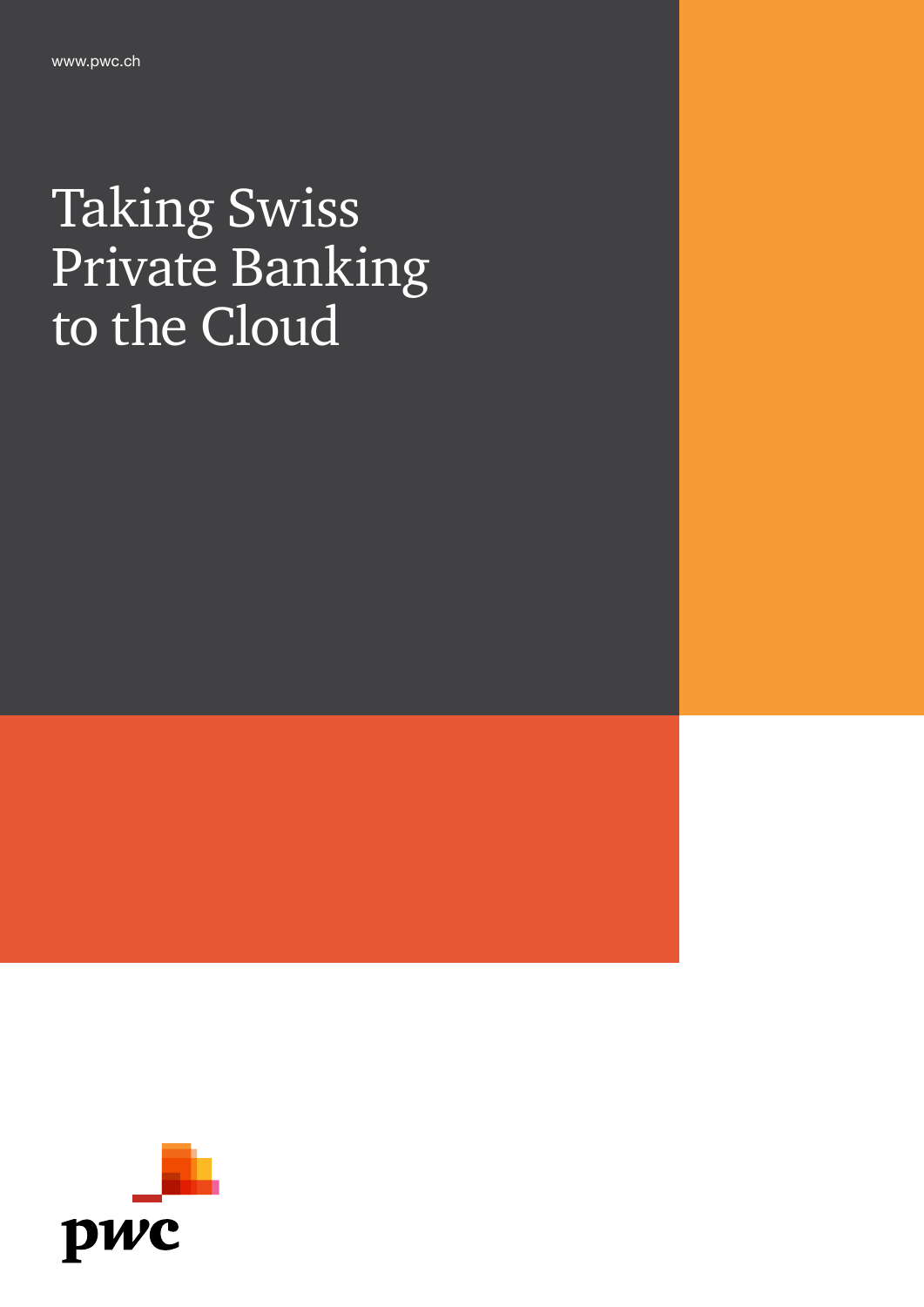# Regulatory situation and consequences in Switzerland and EU

The Swiss Regulator FINMA has amended its circular 2008/7 'Outsourcing – banks' and released the new circular 2018/3 'Outsourcing – banks and insurance companies'.

This new circular applies to banks as well as insurance companies. It introduces important changes in the definition of the materiality of outsourcing, the requirements for intra-group outsourcing, the requirements relating to systemically important banks and the outsourcing of risk and compliance functions. Changes in the requirements for outsourcing abroad are also of particular importance. On the other hand, requirements relating to data protection and client information have been removed from the circular because, according to FINMA, these are regulated by other laws. Therefore, the Swiss Data Protection Act is now the guiding principle, whereby the data protection levels of countries are more important than merely the borders between them.

According to the interpretation of the law, using cloud technology – and, potentially, external cloud providers – is viewed as outsourcing. Consequently, using international cloud providers with data centres located abroad is seen as outsourcing abroad.

The new circular entered into force as of 1 April 2018. There is a transition period of five years for existing outsourcing arrangements to comply with the provisions of the new circular.

At international level, outsourcing options and the use of external cloud providers have been subject to new regulations in recent months. These provide financial institutions with guidance from a regulatory perspective. For example, the regulatory body in Luxembourg (CSSF) and the European Banking Authority (EBA) have issued circulars and guidelines:

- CSSF circular 17/654 'IT outsourcing relying on a cloud computing infrastructure', 17 May 2017
- EBA/REC/2017/03 'Recommendations on outsourcing to cloud providers', 20 December 2017 (will be integrated in the new EBA guidelines mentioned immediately below)
- EBA/CP/2018/11 'Consultation Paper on EBA draft guidelines on outsourcing arrangements', 22 June 2018

# Impact

Changes in the requirements promulgated by FINMA and international regulators allow banks and insurance companies to think about new opportunities in the area of outsourcing, such as for example, using cloud services.

In connection with cloud services, the impact of the CLOUD Act is often discussed. The 'Clarifying Lawful Overseas Use of Data' (CLOUD) Act allows US law enforcement to request from US providers of electronic communication services the data stored from US persons. These data have to be provided irrespective of where the stored data is located, whether on US soil or abroad. But providers are given the right to file a motion in front of a US court to modify or quash the legal process if the provider reasonably believes:

- 1. The person is not a US person and does not reside in the US; and
- 2. There is a material risk of violating the laws of a foreign government.

The right to file a motion has to be actively pursued by the provider within 14 days.

Thus, the CLOUD Act clarifies the situation under which US providers have to provide data and what the provider's rights are.

We see a clear tendency for banks and insurance companies to use (international) cloud providers to reap the benefits of various cloud business models. PwC is helping banks and insurance companies to change their operating models to comply with regulations governing the use of international cloud providers. Starting with asset management and investment banking, more and more private banking services are going to be discussing and implementing cloud set-ups.

| <b>Cloud Service Models</b>                                                                                                                                                                                                    | vs. Traditional IT Stack                                          |
|--------------------------------------------------------------------------------------------------------------------------------------------------------------------------------------------------------------------------------|-------------------------------------------------------------------|
| <b>Software as a Service (SaaS)</b><br>Software and applications are hosted and provided by a cloud vendor on the vendors premises,<br>and are offered as turnkey solutions                                                    | <b>Application Management</b>                                     |
| <b>Platform as a Service (PaaS)</b><br>The computing platform, which includes operating system and database, is provided as an on-<br>demand service upon which applications can be developed and deployed                     | <b>Application Development and</b><br><b>Development Platform</b> |
| Infrastructure as a Service (laaS)<br>The basic computing infrastructure of servers and network equipment is provided as an on-<br>demand service upon which a platform to develop and execute applications can be established | Infrastructure and Middleware Software                            |
|                                                                                                                                                                                                                                | <b>Operating Systems</b>                                          |
|                                                                                                                                                                                                                                | <b>Servers and Storage</b>                                        |
|                                                                                                                                                                                                                                | Networking                                                        |
|                                                                                                                                                                                                                                | Data Centre Facilities                                            |

Fig 1: Cloud service models compared with traditional approaches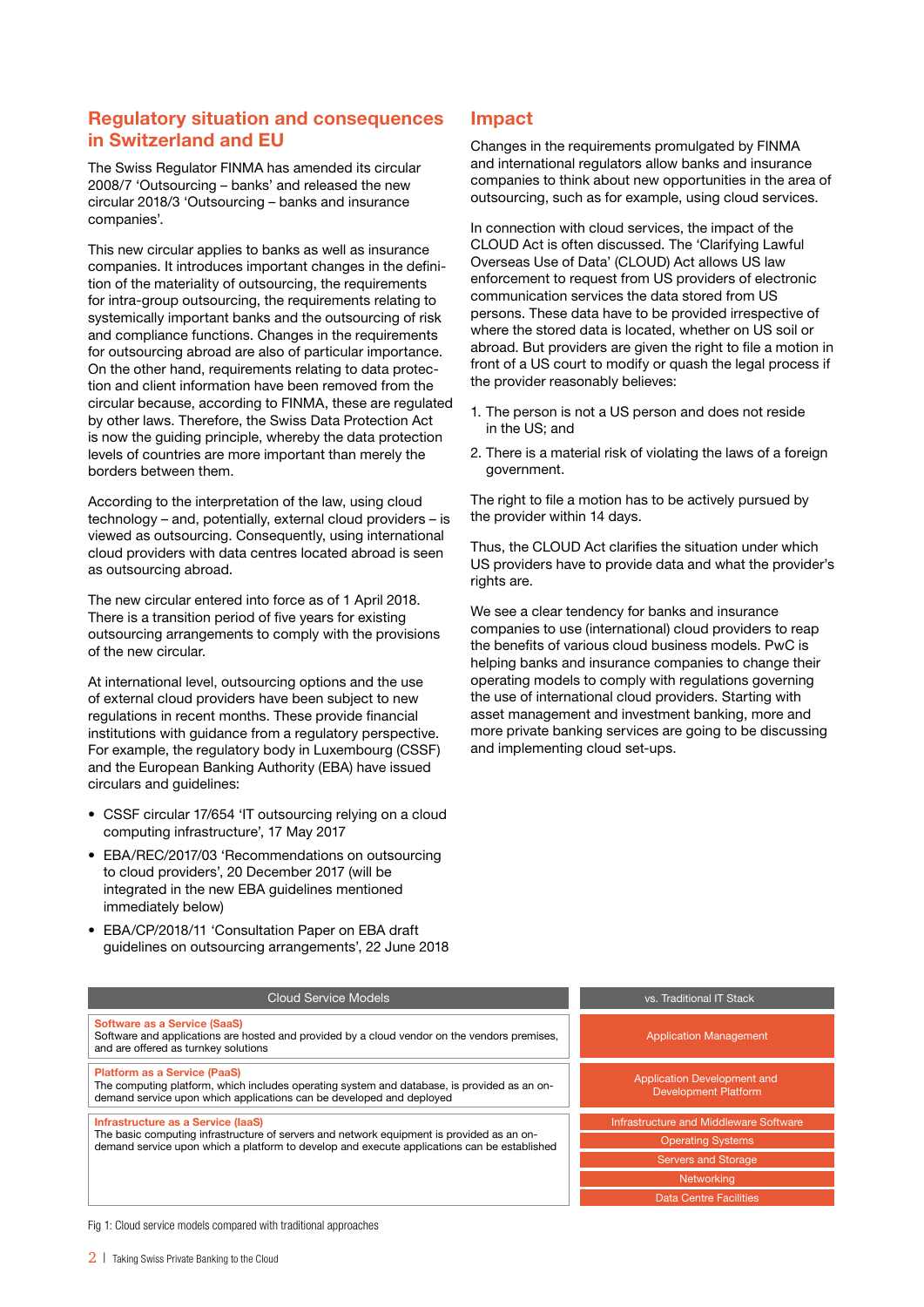# Technological possibilities



#### Public cloud

The infrastructure and computational resources are made available to the general public over the internet. It is owned and operated by a cloud provider that is external to the consumer' organisations.



#### Private cloud

The computing environment is operated exclusively for a single organisation. It may be managed by the organisation or by a third party, and may be hosted within the organisation's data centre or outside of it.



#### Community cloud

It is similar to a private cloud, but the infrastructure and computational resources are exclusive to two or more organisations that have common privacy, security, and regulatory considerations, rather than a single organisation.



#### Hybrid cloud

This model involves a composition of models (e.g. private and public clouds or on-premises and public cloud). Each model remains a unique entity, but is bound to the others through standardized or proprietary technology that enables identities, application and data portability among them.

Fig 2: Cloud services can be deployed in multiple models

The term 'cloud' is used in combination with various IT business models and solutions. Thus, the exact meaning can differ from situation to situation. Sometimes, it just means (traditional) IT outsourcing to a multitenant-capable solution accessible via the internet.

In the due diligence process, it has to be understood and evaluated what the cloud services comprise exactly and what is provided.

Cloud service providers (CSPs) offer 'as a service' infrastructure (IaaS), platforms (PaaS), functions (FaaS) or software (SaaS). They often have business and operational models in place whereby customers are billed on a pay-per-use basis. Hence, CSPs do not have to know how customers are using the services and what kind of data they are processing ('content agnostic').

With a local or Swiss-based CSP, the data processing is often carried out within Switzerland. Very large CSPs, on the other hand, have data centres located around the world. Nevertheless, even large CSPs may restrict data locations and processing to regions/countries according to the customers' wishes. These CSPs place data

sovereignty in the control of the customer. Thus, services can be obtained from specific data locations or regions and processing is set up in line with the customer's own framework ensuring compliance with, for example, the EU's General Data Protection Regulation (GDPR).

Purchasing cloud services from a professional CSP is also an opportunity for organisations for which IT and cyber security is not a core competency. Such organisations may be challenged to keep abreast of developments in IT and cyber security. But they can benefit from the capabilities of a CSP to modernise and transform their security frameworks to adapt to current and future IT and cyber risks. Thanks to their economies of scale, larger CSPs have the capabilities to keep the security bar at the highest levels to thwart attackers. However, security pitfalls are often due to the incorrect integration or insecure use of cloud services by organisations. Furthermore, the data sovereignty principle puts the organisation in the driver's seat to implement appropriate security measures at the data level, such as encryption, anonymisation or pseudonymisation, which may also be sourced as services from the CSP.



#### Accelerate Time to Market

- Immediate access to computing and storage
- recourses • Rapid provisioning of virtual servers to keep pace with changing workloads
- Greater ability to resolve challenges and improve service consistency



### Innovate with the Business

- IT barriers to innovation lowered
- Alignment of flexible IT infrastructure with changing business demands
- More agile and reliable technology management



#### Respond Rapidly to Changes in Demand

- Ability to scale services up or down based on group demands
- Automated scaling driven by pre-defined service-level agreements (SLAs)



#### Optimise Cost & Usage of Asset

- Resources pooled to create system efficiencies
- Flexible Pay-per-use based on demand cycle
- Improved utilisation: Institutions grew their data centre utilisation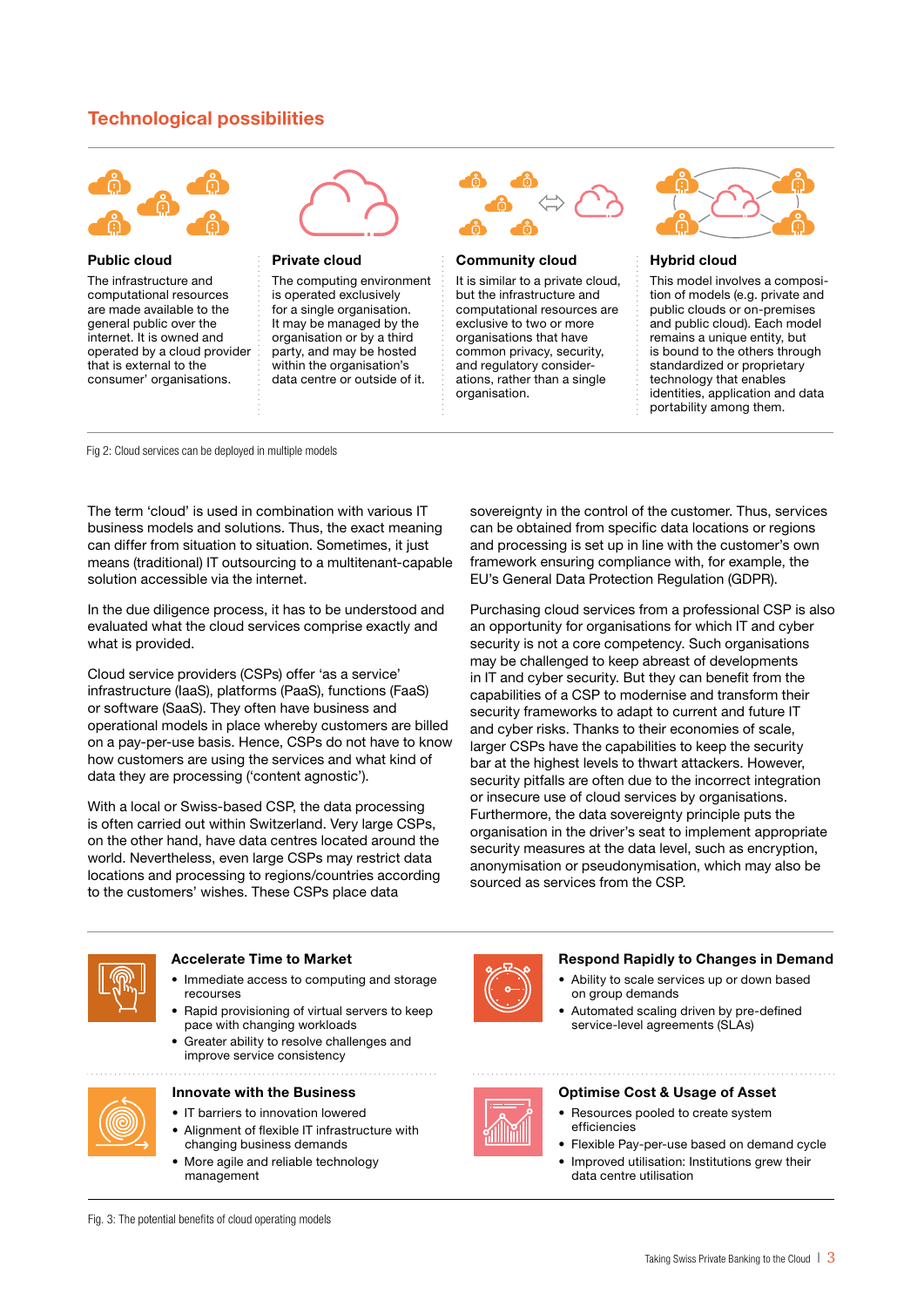# Realising your cloud vision means a shift in your operating model

Operating in a cloud environment will change your current operating model, as it requires deeper integration with the vendor and better management of the vendor relationship.

Figure 4 shows the six dimensions of a cloud-operating model. The first three of these will become more important and they require specific skills in IT if a cloud set-up is to be realised.

In detail, companies need to focus on better management of the relationship with a vendor, the related security aspects and service level agreements. This can be done by closely collaborating with the vendor on its product road map and the possibilities to leverage additional tools and better integrate the cloud stack with the tools offered, so that the company is able to take maximum advantage of the integration (e.g. AI development tools of the cloud provider).

Depending on the goals of your cloud vision, for example harmonising infrastructure to reduce risks or simplifying applications across the globe, different actions will be called for in order to integrate successfully. However, regardless of the chosen vision, the re-skilling of staff and the redesign of processes and SLAs will be key to realise the benefits of a cloud environment.

Shifting workloads to the cloud only does rarely bring expected benefits. In fact a combination of processes and operating model transformation, in combination with adopting new possibilities of the cloud capabilities creates additional value to the organization. This also requires to have engineering, operations and application development involved early in the journey.



Fig 4: Cloud vision and target IT operating model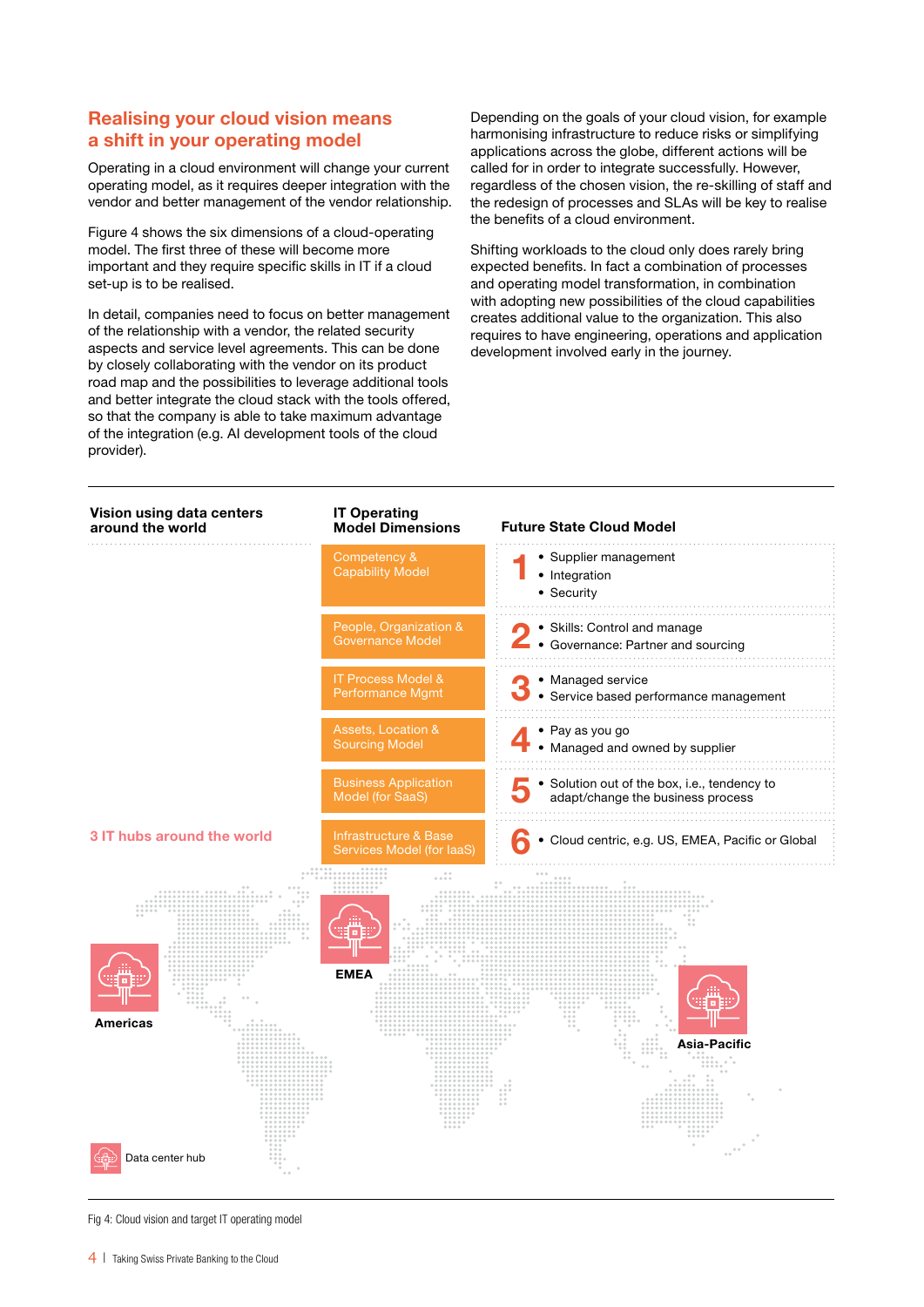# Operating in a cloud offers significant opportunities

Banks are looking at cloud solutions to transform traditional IT departments into a business growth engine, revamp operations to achieve scale and enhance speed and collaboration, and spark innovation around new products and services to generate new sources of revenue.

Cloud-based solutions can create remarkable opportunities across the whole institution as they present strategic ways to strike a balance between enabling business growth and innovation and lowering costs while still continuing to provide operating efficiencies.

Gartner's latest forecast for the global public cloud market estimates that the market size in 2021 will be approximately USD 473.1 billion. If we only include IaaS, PaaS and SaaS revenue, the market estimate is USD 228.6 billion. As of 2016, approximately 17% of the total addressable markets for cloud infrastructure, middleware, application and business process services will have shifted to the cloud. By 2021, Gartner predicts that the cloud shift for these markets will increase to 28%.

Every financial service provider is confronted with the increasing disintegration of its current value chain. Universal banks as we know them, servicing customers' needs by designing, creating and deploying services on their own, are coming to an end. Increasingly, Fintech companies are penetrating parts of the value chain by developing and spreading technological and business innovation – often within months if not weeks.

The ability to integrate new services seamlessly and almost immediately becomes a key differentiator in winning customers. Customers get used to downloading new apps and having solu-tions as a service at their fingertips – anywhere and at any time. The main differences compared with traditional IT solutions are:

- 'Order-to-Spec': pre-defined services are made available immediately;
- The provisioning process is highly or fully automated, allowing for rapid availability, i.e. within minutes or hours;
- Options for each service are limited, discrete and predetermined (e.g., 'cookbooks');
- Break/fix is automated.
- Available capacity is mandatory and bursting to external cloud providers is a design option.



Fig 5: Gartner public cloud market forecast



Fig 6: New characteristics of 'as-a-service' (aaS) delivery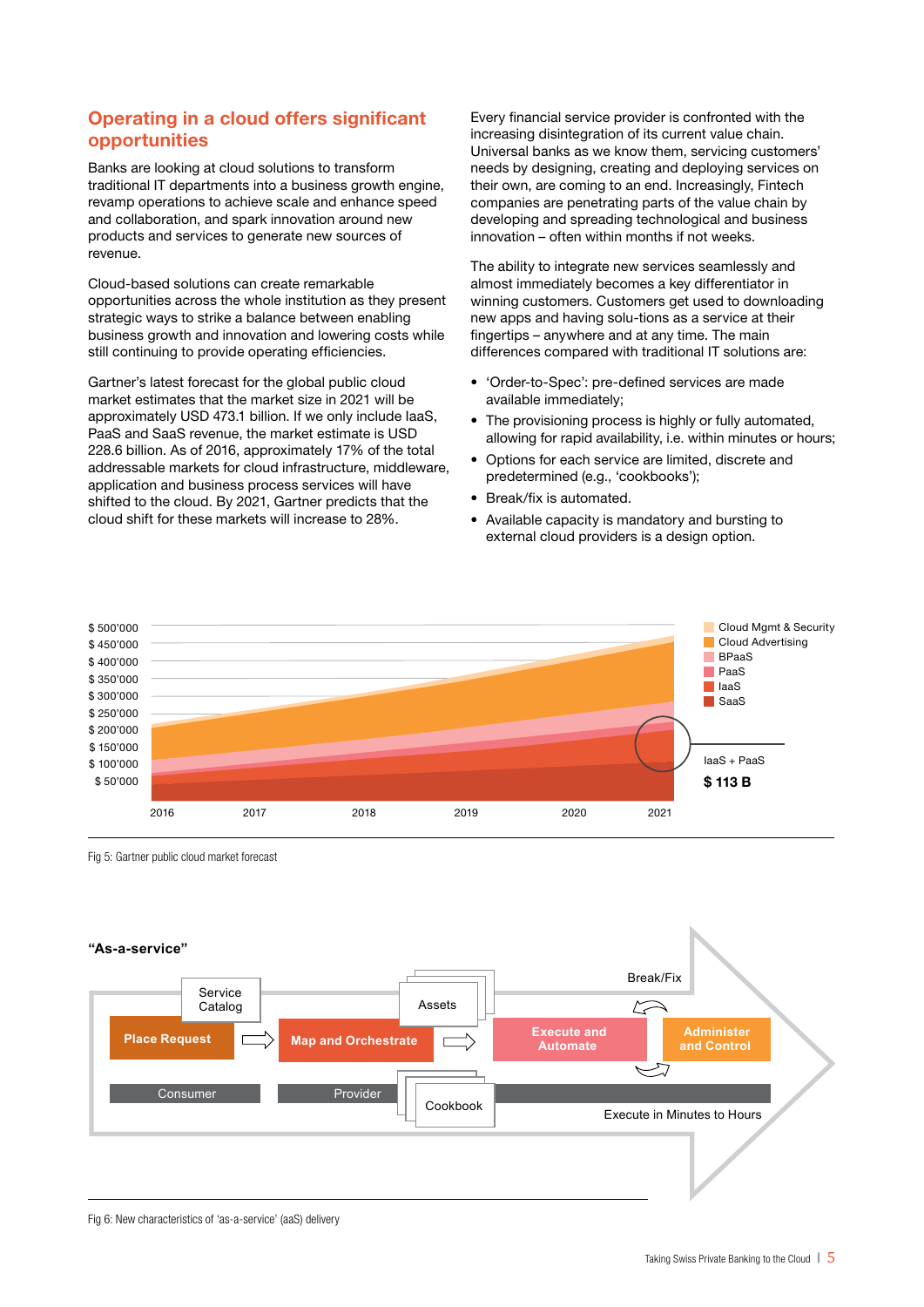# Key challenges in bringing Swiss private banking to the cloud

One of the key elements to the success of Swiss private banking in creating decades-long trust in its business model is the protection of customers' assets.

Besides Switzerland's political stability and neutrality in military conflicts for the last 100 years, the industry has also kept banking relationships confidential. Only lately has its reputation started to waver, in part due to regulations that aim to increase tax transparency but also to security breaches perpetrated by individuals. Nevertheless, customer identification and the storage of related client identifying data (CID) is a key element of the current business model and it will be hard to change.

There is a clear difference between Swiss banks and their international counterparts in the use of cloud business models. While many international banks are open to move to the cloud for most of their operations, Swiss banks are particularly reluctant to use similar business models – not least in light of recent regulation.

Nevertheless, the industry in Switzerland is starting to change. Banks are gaining initial experience in using cloud providers. Starting from non-critical processes and environments, increasingly critical business processes will be moved to the cloud. First-movers began with asset management processes and they are now looking into private banking and wealth management processes, including CID. Based on our experience of supporting banks in implementing cloud services relating to CID, we have identified the key aspects that demand the most thought. These aspects include (non-exhaustive list):

- Data protection: It is important to understand the level protection provided by the countries in which data are to be processed, accessed or stored. Depending on this data protection level, additional measures might be necessary to provide adequate protection of personal data.
- Banking secrecy: In general, Swiss banking legislation allows outsourcing and does not distinguish between domestic and foreign outsourcing. However, any transfer of data/breach of banking secrecy must have the (implicit) consent of the client. Furthermore, the appropriate protection of data has to be ensured irrespective of whether the bank is using a service provider or not.
- Security: Security and trust are critical aspects when defining a cloud strategy. Few companies are comfortable allowing sensitive data to reside outside their firewalls and trusting vendors to provide adequate security is equally difficult, especially when there is a chance that the cloud environment may include other organisations' data as well. Most large cloud providers give clients detailed insights into the security of their data centre solutions and provide audit comfort through the use of external security and controls audits. However, thought should also be given to anonymisation, pseudonymisation, encryption,\* communication encryption, database encryption, application encryption, key management, etc.
- Anonymisation: Banks need to define whether the anonymisation of CID provides an adequate solution balanced between security and business need. From a data protection perspective, anonymisation might be one of the best solutions, but it may hinder the business from benefitting in full from a cloud provider's services.
- Data accessibility in and from Switzerland: FINMA circular 18/3 and its consultation report specify that data locations can be abroad but access to data must be ensured at all times in or from Switzerland in the event of the restructuring or winding down of the bank.
- Client information: Based on the decisions taken regarding encryption and data anonymisation, information for clients about the bank's outsourcing arrangements and data locations must be considered and evaluated as part of the contractual frameworks, e.g. terms of business. However, in most cases, the explicit consent of clients is not required.
- In defining cloud strategies, it is necessary to document as part of a diligent and comprehensive risk analysis – the identified risks, the defined measures, the evaluation results and the decisions taken in order to demonstrate legal and regulatory compliance.
- In general, from a legal and regulatory perspective, there is no 'showstopper' regarding the use of cloud business models by banks. However, specific risk considerations and contractual agreements may influence individual bank's cloud strategies.

\* Anonymisation, pseudonymisation, encryption – definitions according to FINMA circ. 2008/21, Appendix 3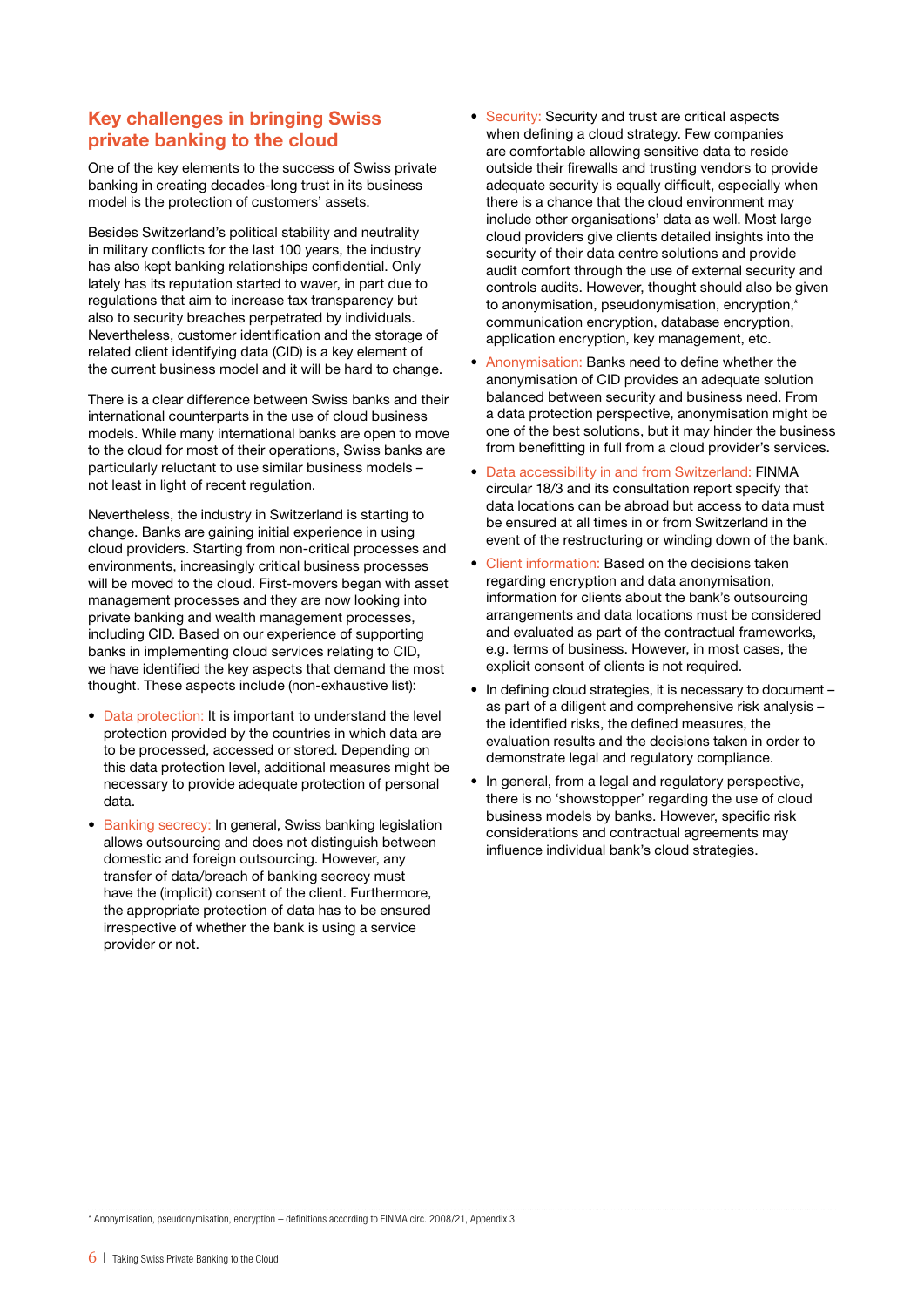# What else to look out for

As with any technological frontier, the cloud has its pitfalls. Every enterprise that plans to trust applications and other computing services to a cloud computing environment needs to address the following issues before the first service contract is signed. When evaluating a cloud vendor, enterprises should look carefully at:

- Vendor reputation: Don't be the test case for a vendor's competence.
- 'Ironclad' service-level agreements: Make SLAs consistent with your bank's business objectives.
- Business Continuity Management (BCM): Vendors store critical data outside their clients' firewalls, therefore BCM needs to be examined closely.
- Exit path: What happens if the bank decides to terminate a cloud computing agreement?
- Vendor pricing model: CIOs must understand how the cloud service will be used and how frequently the terms of the subscription can be changed.

PwC has significant experience and capabilities in supporting the set-up and integration of cloud environments with all major cloud providers. We are proud to have established partnerships with these providers and we can advise you as a neutral partner both during the selection of a suitable solution and later in the integration phase and in monitoring quality and service delivery.

#### Global Cloud Capabilities



PwC Cloud Professionals: 2,500+ in over 60 countries.



PwC Recognition:

Named a Leader in Worldwide Cloud Professional Services in the IDC MarketScape report







230+

PwC Cloud Project & Clients: